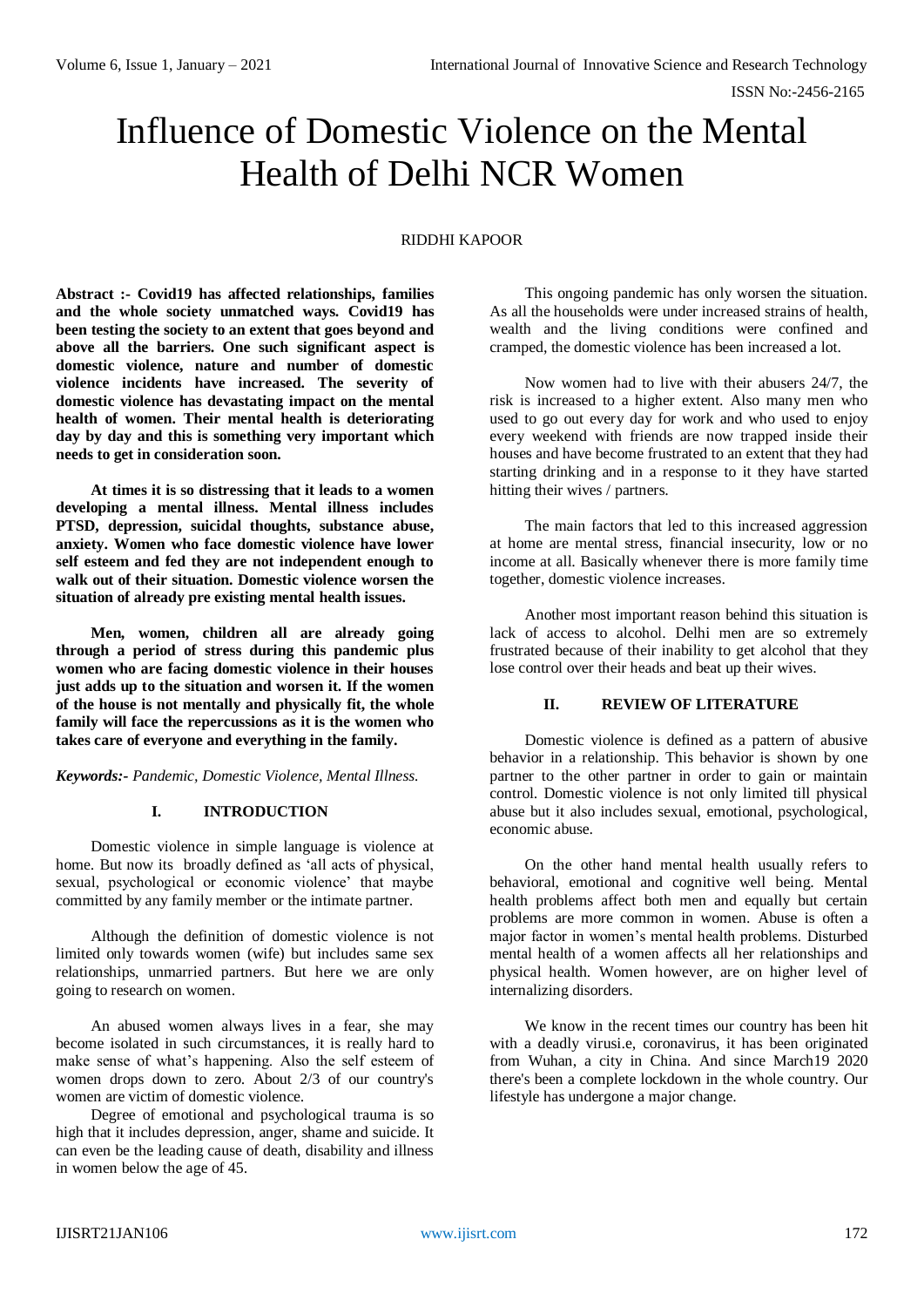### ISSN No:-2456-2165

Now if we talkabout domestic violence in the times of Covid19 we can see that the number of cases reporting domestic violence in Delhi NCR has increased a lot since March and due to this the mental health of the women is deteriorating, many of them have attempted suicide and many tried. Women who hadn't attempted suicide or tried to are in hell lot of pain both physically and mentally that nobody can think of.

Domestic violence is such a big issue that prevails in our society since past so many ages and still there are no strict laws against it. Things are only getting worse day by day in almost every Indian household.

But what all factors led to an increase in number of cases in the lockdown period ?

There are n number of reasons for it. Two most significant reasons can be frustrated men and their inability to get alcohol.

# *Objectives*

The objective of my study is to find how badly domestic violence effects the mental health of Delhi NCR women and what role has the pandemic played in it.

## **III. RESEARCH METHOD**

The study analysis is an exploratory research that is used to investigate the influence of domestic violence on the mental health of Delhi NCR women and how badly the pandemic has played roll in it.

I've adopted the interview case study method. I've interviewed around 25 ladies for a better understanding of the issue and for the rest of them I'veadopted the questionnaire method. Unstructured interviews were taken.

50 women were chosen for the questionnaire method. I've chosen the area of Delhi NCR because I live here and it was easier for me to conduct a research here. Also it is the capital and it has a large exposure.

# **IV. DATA ANALYSIS AND INTERPRETATION**

We will first analyze any five interviews taken to have a clear image of the severity of the issue.

1. Suman Kumar: She is a maid and works in 10 houses every day to earn money and help her husband. She has been married for 3 years now and is not able to conceive. Her husband was a bit supportive in initial months of the marriage but slowly he started hitting her as the pressure from the family increased. But all this never really affected her as she used to spend her whole day working out and didn't had the time to think about this all. However during the lockdown, her husband started beating her up more often. She wasn't in her proper mental state for almost 3-4 months, she was mentally drained, had suicidal thoughts. All this affected her because there was nothing to keep her distracted all this while. But now she's back to work and is recovering bit by bit every day.

- 2. Sonia Khan: She is a young girl in her teens. She belongs to a poor conservative Muslim family. She aspires to open a parlourin her locality. Her family is completely against it. However in February 2020 she started a 5 month beauty course, behind her parents back but unfortunately due to the pandemic she couldn't complete the course and her parents came to know about it. Now that her father was 24/7 at home he used to hit her with belts and wooden rods, he humiliated her a lot during the lockdown period. Her mental health was ruined but it was her inner strength that didn't let her lose her sanity. She is broken but not completely. There is hope for a better tomorrow in her eyes.
- 3. Swati Sharma: She is a middle class housewife. Its been 10 years of her marriage now, it was a love marriage. For first 2-3 years everything was going smooth, then differences between her and her husband started popping up, her husband started finding her too old fashioned and flawed in every sense. Out of frustration he started hitting her. When it first happened, it was a major setback for Swati. She got numb for many days. But now after 5 years she has adjusted and compromised with her situation. However her personality never got developed. She is not very much efficient in home chores. She is not confident enough to talk to somebody outside her family or make new friends. She is super conscious and has low self esteem.
- 4. Payal Sharma: She is a 18 year old girl who lives with her father and step mother. She belongs to lower middle class family. Her father works as a clerk in a private firm. Relations between her and her step mother have never been smooth. In the lockdown when Payal's college was closed and both of them, Payal and her step mother are spending their most of the time in house together their relationship became more rough. Her step mother have even hit her in this period. Payal got a major setback of this. She feels extremely lonely even in the presence of her father. She misses her mother a lot. She has lost hope of things getting better. She can not trust anyone easily and got commitment issues. She fears of forming new relations.
- 5. Khushboo Mirza: She was just 17 years old when she got married with a promise from her in laws and husband that they would let her study even after marriage but it never happened. When she rebelled against it she was beaten up by her mother in law and husband. She was a normal girl with many dreams but now she is just a woman living in a constant fear of being thrown out of the house or getting beaten up again.

More such interviews were taken. All were taken in the absence of the abusers and any family member. The woman who suffered from domestic violence or are still going through are in a really bad state of mind. Most of them do not have the confidence to confront their abusers and take a stand for themselves.